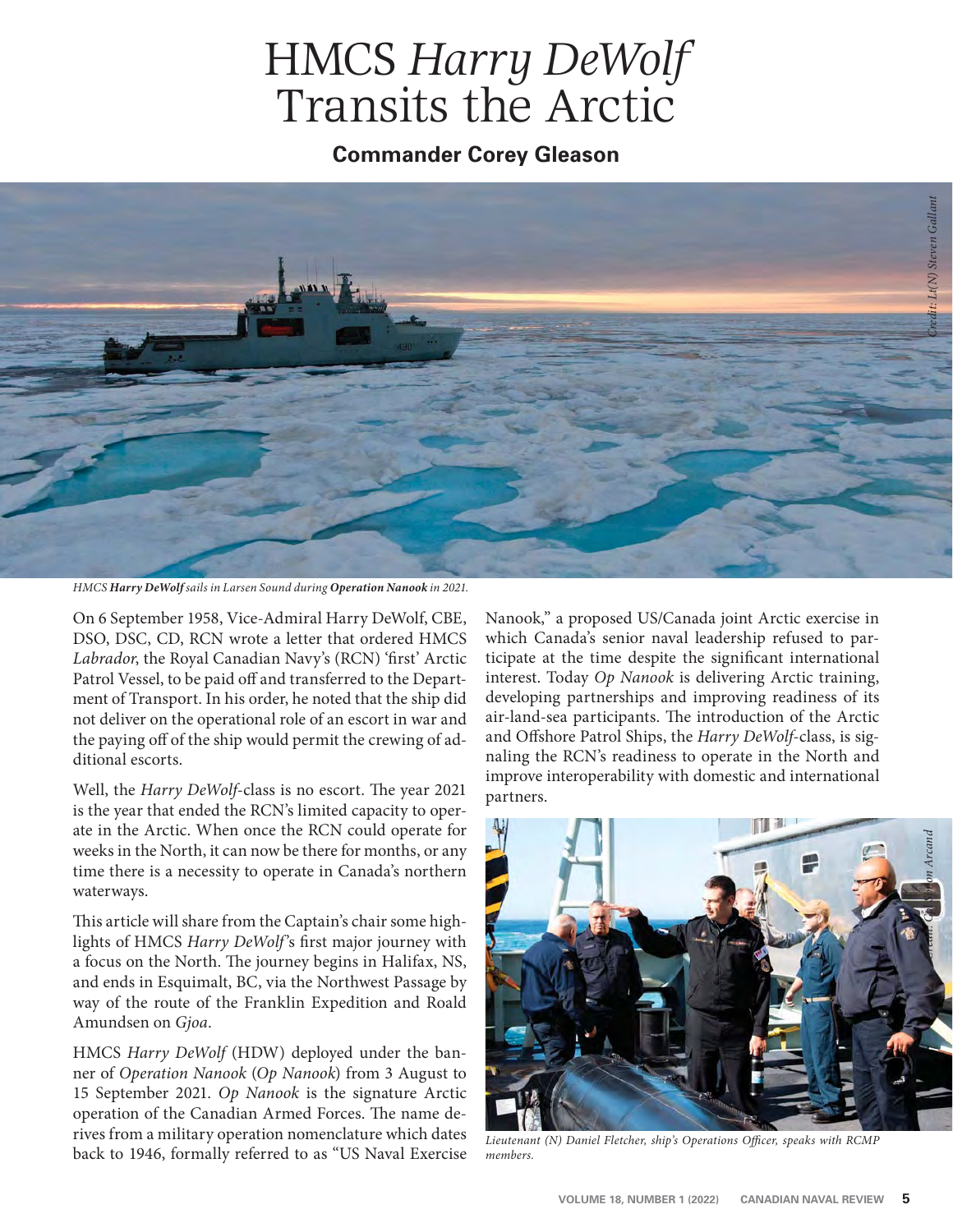

*Commander of Canadian Joint Operations Command speaks with members of Joint Task Force North, the Canadian Rangers, and HMCS Harry DeWolf on the ship's fl ight deck.*

The days leading up to the departure were no different than those of HMCS *Labrador* when it set off on a similar voyage in the North, or any RCN ship for that matter. Last minute storing, training, personnel changes, equipment repairs and, of course, a global pandemic, complicated our departure. Everyone who was scheduled to sail with the ship, including the Captain, had to chip in to get everything onboard and secured for sea.

On the day of the departure there was a warm send off by Fleet Commander, Commodore Rich Feltham, Commander Maritime Forces Atlantic Rear-Admiral Brian Santarpia, Member of Parliament Andy Fillmore, Lieutenant-Governor of Nova Scotia Honourable Arthur J. Leblanc and local media. The ship moved away from the jetty, then turned at rest to pipe the side and salute the Lieutenant-Governor on our departure.

The transit north between Halifax and Iqaluit consisted of radar trials, typical training with sea trainers and some task group-related activities with HMCS *Goose Bay*, USCGC Richard Snyder and USCGC Escabana. The weather was challenging and visibility quite poor. Upon arrival in Iqaluit, Nunavut, HDW proceeded to anchor, disembarked all sea training staff and embarked four members of the Royal Canadian Mounted Police (RCMP) and three members of Defence Research and Development Canada (DRDC). The RCMP detachment embarked for the purpose of identifying and establishing future interoperability needs to meet their own Arctic mandates. The DRDC team embarked for the purpose of operating the Towed Reelable Active Passive Sonar (TRAPS) system which was installed in a sea container that was embarked and secured to the quarterdeck to be employed during *Op Nanook*.

HDW jumped quickly from *Op Nanook* to *Operation Tatigiit* (NA-TA). This was a scenario-based operation that kicked off in dense fog on 12 August 2021 in the vicinity of Clyde River, Nunavut, and concluded in the same area and visibility on 13 August. *NA-TA* entailed a maritime response to a mass rescue operation involving units from the US Coast Guard (USCG), Canadian Coast Guard (CCG) and HDW. As part of this, a vessel, MV *Northern Ranger*, was employed to act as the stricken vessel. The USCG and CCG concentrated on a search in restricted visibility for eight personnel in the frigid waters whereas HDW focused on the stricken vessel. HDW sent casualty clearing teams, damage assessment teams and a command component to organize an emergency response and stabilize the vessel. RCMP members embarked the stricken vessel to investigate and collect evidence in order to understand how the event happened. These personnel transfers were made possible by HDW's small boats, which are fitted with a full communications, radar and navigation suite that includes Automatic Identification System (AIS) which makes operating in restricted visibility a challenge but with much fewer risks.

The exercise wrapped up quickly with many lessons learned. With the exercise came the realization of how much work we collectively have ahead to be an effective force enabler which can work seamlessly in a real-world situation. HDW then transited the Davis Strait for Nuuk, Greenland. The ship made a one-day stop for fuel and light provisioning before the next exercise began.

Before discussing our next exercise – *Operation Nunakput* (*NA-NU*) – I want to mention a special event that occurred. HDW crossed the Arctic Circle for the first time on 18 August 2021 at 0725:55 Greenwich Mean Time. In the tradition of acknowledging the milestone, HDW held a Crossing the Line ceremony. HDW kicked the day off with a Crossing of the Line breakfast, which consisted of some harmless food colouring added to eggs, bacon, sausage and oatmeal. Sailors were invited to the flight deck where they were addressed by Queen Neptune, 'shaved' with cake icing so they would be cleanly shaven before Queen Neptune, given a 'pill' (cookie) to cure the tadpoles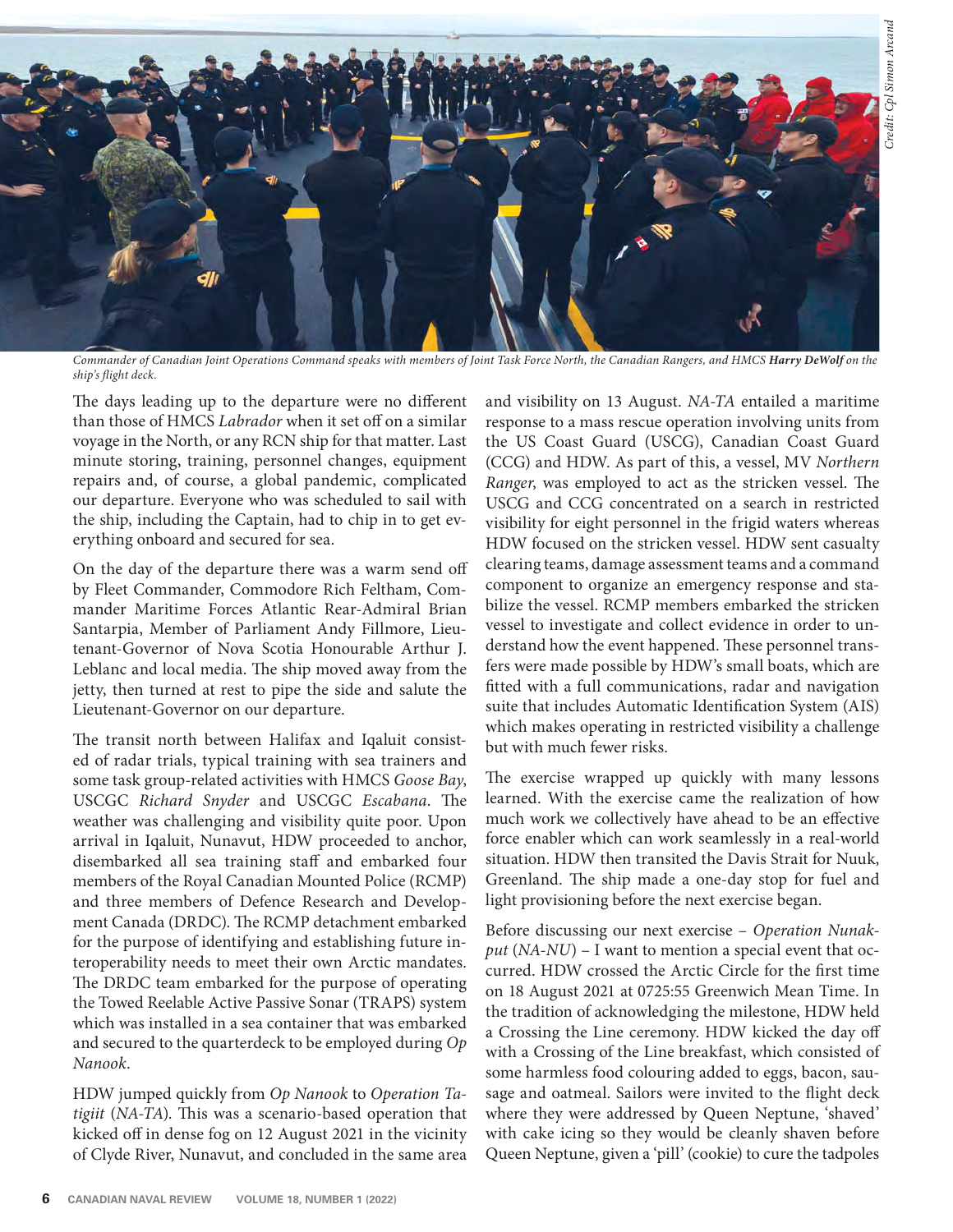

Left to right: HDW Coxn CPO1 Jamie Haas, P.J. Akeeagok then President of the *Qikiqtaani Inuit Association, HDW CO Commander Corey Gleason, and then Premier of Nunavut Joe Savikataaq.* 

of disease, and kissed the head of a fish. They were then escorted across the flight deck under the salt water spray from the ship's foam cannons on the gun deck and dipped into a kiddie pool. It culminated in sailors being acknowledged to be clean by Queen Neptune. HDW had 100% turnout for the ceremony and the ship's company enjoyed seeing their Captain go through all that they did. The air temperature was approximately 1 degree but sunny, and the whole event lasted approximately 60 minutes.

And now back to *Op NA-NU*. This commenced 16 August as HDW departed Nuuk, and it was a pretty full dance card in the hamlets where the ship operated with Canadian Army Rangers and the Canadian Army Land Task Forces (LTF). We conducted training on the ship and illustrated our joint capabilities with boats, landing craft loaded with all-terrain vehicles. Our briefings with the Canadian Armed Forces (CAF) elements were important, as we learned to exploit our joint capabilities with an Arctic and Offshore Patrol Vessel (AOPV). HDW embarked 20 LTF soldiers from Grise Fjord and transferred them to Arctic Bay, demonstrating how their annual patrols can be expanded and enhanced with an AOPV as part of their patrol plans. HDW demonstrated throughout this operation that with its capabilities, personnel can now patrol extreme reaches of bays, the foot of glaciers and beaches accessible only by boat. This force-enabling function will enhance Canada's reach in these austere regions.

In working with the government of Nunavut and through face-to-face meetings to establish an affiliation program<sup>1</sup> with the different regions, it was decided HDW would be affiliated with the largest of the six Inuit regions; Qikiqtaaluk. The Qikiqtaani region has 13 hamlets that are spread as far north as Resolute Bay and Grise Fjord, and as far south as Hudson Bay, spanning all of Baffin Island and parts of Melville Peninsula, Somerset Island and Prince of Wales Island. To commemorate this affiliation, a ceremony was conducted in Iqaluit in 2018, where then President P.J. Akeeagok of the Qikiqtaani Inuit Association (QIA) (now Premier of Nunavut) and HDW were officially affiliated. Since the ceremony in 2018, the Commanding Officer had been collaborating by mail, email and through teleconferences but this was the first time that the ship

and company were available in person to begin to develop friendships that I hope will last for many years.

Activities with the communities commenced upon arrival in Pond Inlet, Nunavut, 20 August and carried on with subsequent visits to Grise Fjord (23 August), Arctic Bay (25 August), Cambridge Bay (2 September) and Kugluktuk (6 September). These activities allowed HDW to engage with over 600 residents through formal visits with senior town administrators, breaking bread together (through community BBQs), town hall discussions and providing tours of HDW. Between Pond Inlet and Arctic Bay, HDW embarked Peter Mansbridge and a film crew. This provided an opportunity to showcase the AOPV capabilities and the positive impact the RCN will have in affiliated communities. I hope some of our efforts may be captured in the Arctic documentary still in production.<sup>2</sup>

The first deployment of the Towed Reelable Active Passive Sonar system from HDW began on our departure from Grise Fjord. The tests were to determine the efficacy of this system to be deployed from this class of ship. I was pleased to inform DRDC staff that we made history with this sovereignty patrol between Ellesmere Island and Devon Island – this was the farthest north an RCN towedarray had been employed in northern waters.<sup>3</sup>

The visits to the hamlets and historic sites provided opportunities to showcase new capabilities, such as beach landings, that could be used in humanitarian and disaster relief operations anywhere in the world. For example, once at anchor the crew conducted beach landing operations that included beach reconnaissance with swimmers to identify an appropriate beach operation point. The ship disembarked its 17-tonne landing craft with all-terrain vehicle to the shore position. The ship's crew went ashore to support activities which included the movement of equipment, stores and food for an outdoor cook-out, thus illustrating that rations for a large group of personnel could be



*Th e crew of Harry DeWolf hosts a community event in Pond Inlet.*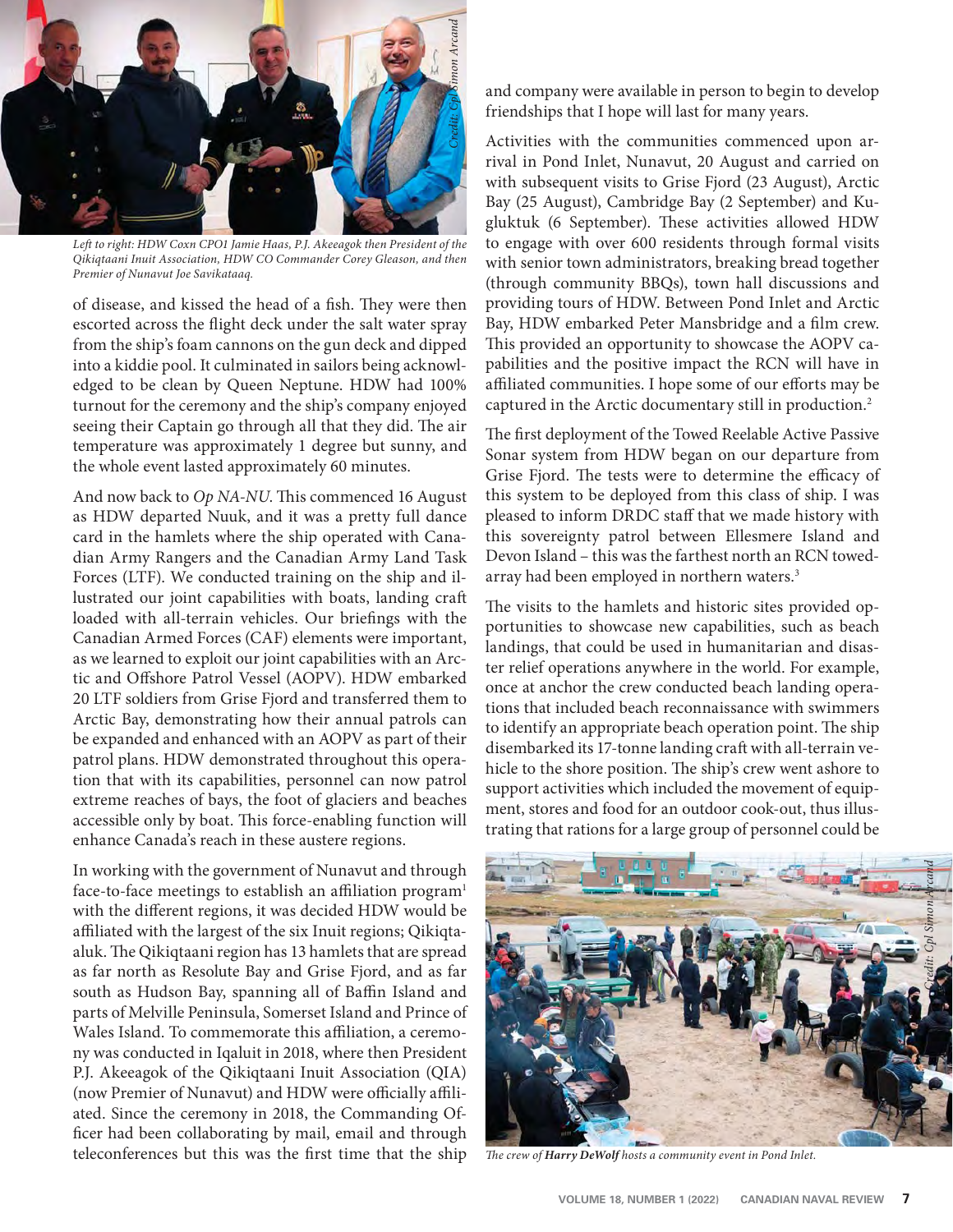

*Petty Offi cer Second Class Kendall Samuelsen, Sub-Lieutenant Karen Winzoski and Sailor Second Class Mohamed Kaseem aboard HMCS Harry DeWolf, guide a Towed Reelable Active Passive Sonar into Baffi n Bay, Nunavut, during Operation Nanook-Nunakput, 23 August 2021.*

transported to shore. The ship's company moved groups over land-sea-land for ship tours, thus proving the ability to move elderly and children safely to the ship via landing craft and fitted ladders if ever needed.

While we were in Grise Fjord a story was shared with the ship's company by a gentleman named Larry Audlaluk. Larry is now in his 70s and told the story of how as a young boy he was moved in the 1950s with some of his family from the northern part of Quebec to the shores off Grise Fjord on the side of a grainy barren hill by the water. Other members of his family were moved to Resolute Bay, and left on a barren land in a similar manner. His story is complicated and painful to hear, but is one that must be told and heard by every Canadian. I cannot do it justice in this short article and his own book would be better suited to tell it.<sup>4</sup> His family's story has been illustrated. In Grise Fjord you will see a carved statue sitting in the hills above the hamlet. It is a young woman with her daughter facing west towards Resolute Bay. In Resolute Bay you will find a similar statue facing east, it is a man and his dog. The two statues tell a story of families torn apart by people who believed they knew what was best for other peoples' lives. It is a tragic story, and one that I share with everyone who will listen. When I tell the story in person it is so gut wrenching for me I end up in tears. This is a small price to pay to remind Canadians of the mistakes we have made.

HDW visited the Nanisivik Naval Fueling Facility (NNF) located on the banks of the Strathcona Sound in Baffin Island, in Nunavut. NNF has the ability to store 7500m<sup>3</sup> of diesel fuel oil in two 22-metre diameter double-walled tanks. On site one, there is a storage facility and a site office that can accommodate up to six personnel. The berth is not a traditional jetty – it has a unique jetty structure unlike any traditional ship-shore connector. (It is made up of three large cylinders partially secured to the shore by recessing them into the shoreline.) Having made a series of approaches on the jetty with the ship, I found it to be an easy approach.

The closest hamlet to NNF is Arctic Bay, located approximately 40 kilometres southwest over a mountainous region via a dirt road. The road once served as a service road for an iron ore mining company, but was also used for the annual Arctic Marathon, which one day I hope the RCN will rebrand as the RCN Arctic Marathon. Participants could fly to Arctic Bay via commercial air during an AOPV's summer patrol, which could support the event. During our visit to Arctic Bay we experienced a very warm welcome, a great deal of interest to visit the ship



*Th is statue in Grise Fjord, part of two Arctic Exile Monuments, was carved by local artist Looty Pijimani in 2010 to commemorate the government's relocation of Inuit families from Pond Inlet and Inukjuak to form the communities of Grise Fjord and Resolute Bay in the 1950s.*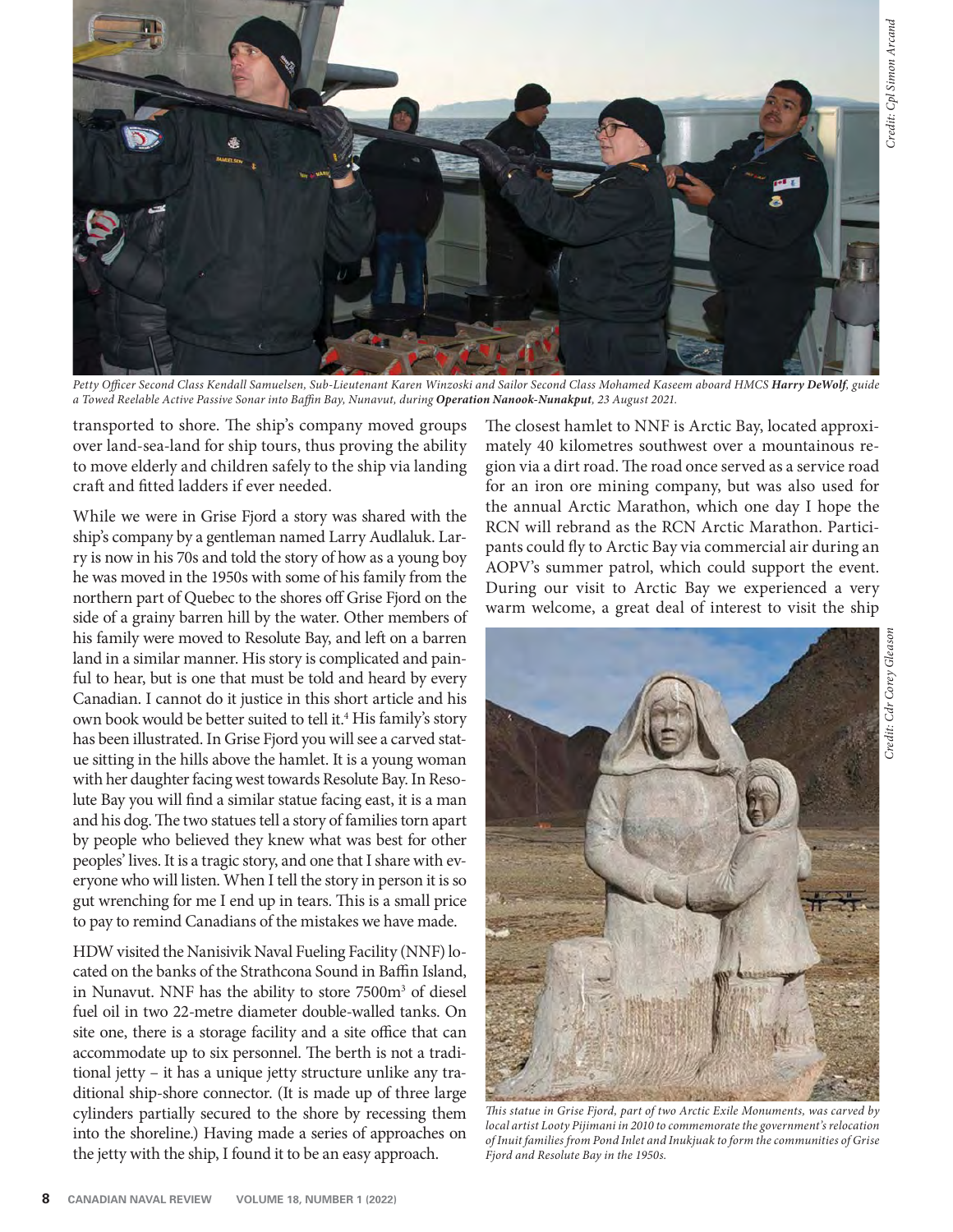and tremendous interaction on the shore with community members, in particular the youth of the community who received school supplies and back packs collected and delivered by the HDW crew on their first week of school.

With the eastern patrol complete, HDW proceeded to the central Arctic. I was excited about this leg of the journey because the crew was about to explore parts of the world which are rarely visited. During our passage from Arctic Bay via Admiralty Inlet and Lancaster Sound, HDW encountered stiff winds and following seas. We encountered light  $3/10<sup>th</sup>$  ice (meaning that  $3/10<sup>th</sup>$  of the surface was covered with ice) with no significant floes right up until Beechey Island. We entered Devon Island Bay, an area which provided suitable anchorage and shelter to the Franklin Expedition and other ships that would follow in search for HMS *Terror* and *Erebus*, including HDW.

On arrival, we flew our drone over land in search of wildlife and found polar bears far away from our intended beach landing area. We prepared to place boats in the water for our reconnaissance and follow-on personnel and conducted our routine mission briefs. We proceeded to Gascoyne Inlet with our landing craft and a work party to conduct a site survey, run up generators and get a sense of what maintenance will be required once DRDC can return to continue its work in the North. My mission while at anchor was twofold: conduct an over-the-horizon operation with my landing craft from Beechey Island to Gascoyne Inlet via Lancaster Sound; and take advantage of a professional development opportunity like no other on the shores of Beechey Island.

Before proceeding ashore, I gathered the crew in HDW's hangar and discussed the Franklin Expedition and the significance of Beechey Island. Three of Franklin's crew are interred on the island. Their graves were discovered in 1851 by the crew of British and American search vessels who were looking for any sign of Franklin's 'lost' expedition. I talked about the importance of their work and how sailors like ourselves took risks and sometimes made the ultimate sacrifice, not in a traditional war, but in doing all they could to see their mission through to fruition. I asked the crew, once they were on the beach and amongst the grave markers, to pause and reflect on the hardship those crews must have faced, as I did many years ago when I first visited this site. I asked them to take some time while on the beach to pay their respects. My imagination of life on Beechey is in stark contrast to Roald Amundsen's depiction, described in Pierre Berton's novel *The Arctic Grail*, as "splendidly equipped ships, with the British colours flying, officers in dazzling uniforms or boatswains with their pipes and blue-clad sailors hurrying ashore." For me while standing on the beach in a bitter cold wind, I imagined determined sailors from HMS *Erebus* and *Terror*,



An Initial Staging Committee arrives at an unspecified hamlet via the ship's *landing craft .* 

some despairing, hungry, cold, and perhaps little appetite for fanfare, for tradition or uniforms, simply wanting to stay fed and warm.

At the end of both missions, we regrouped in the hangar for a BBQ. The discussions differed - some were somber, some excited due to polar bear sightings – and the Away Team who had departed the ship for Gascoyne via Lancaster shared their own observations. Each sailor had a unique story or observation, and I am sure these will be shared in years to come. It was a special day for all of us.

Once all boats were onboard and the ship was ready to re-deploy, HDW got underway for Peel Sound. We didn't know it but we were bound for ice encounters. The ice was reported to be light with a decent lead (a lead is a crack in the ice or path between ice floes that is the path of least resistance) to the northwest of Somerset Island. During our transit southeast through Barrow Strait and under a colourful sunset, I saw no evidence of a lead and HDW found itself quickly in  $4/10<sup>th</sup>$  ice regimes that would gradually increase day after day to 10/10<sup>th</sup> ice as we proceeded south in Larsen Sound for Victoria Strait.

As you can imagine, ice is a concern in the North. The AOPVs have been designed and appraised by Lloyd's Registry based on the new International Association of Classification Societies (IACS) Polar Class (PC) Rules. The categories are as follows:

- A. Ships that are designed to operate in at least medium first year ice which may include old inclusions. This corresponds to vessels built to the IACS Polar ice classes PC 1 to 5, icebreaking ships.
- B. Ships that are designed to operate in at least thin first-year ice which may include old inclusions. PC 6 and 7 or equivalent, ice-strengthened ships.
- C. Ships that are designed to operate in open water or in ice conditions less severe than those in categories A and B. This corresponds to ships of any Baltic ice class or with no ice strengthening at all.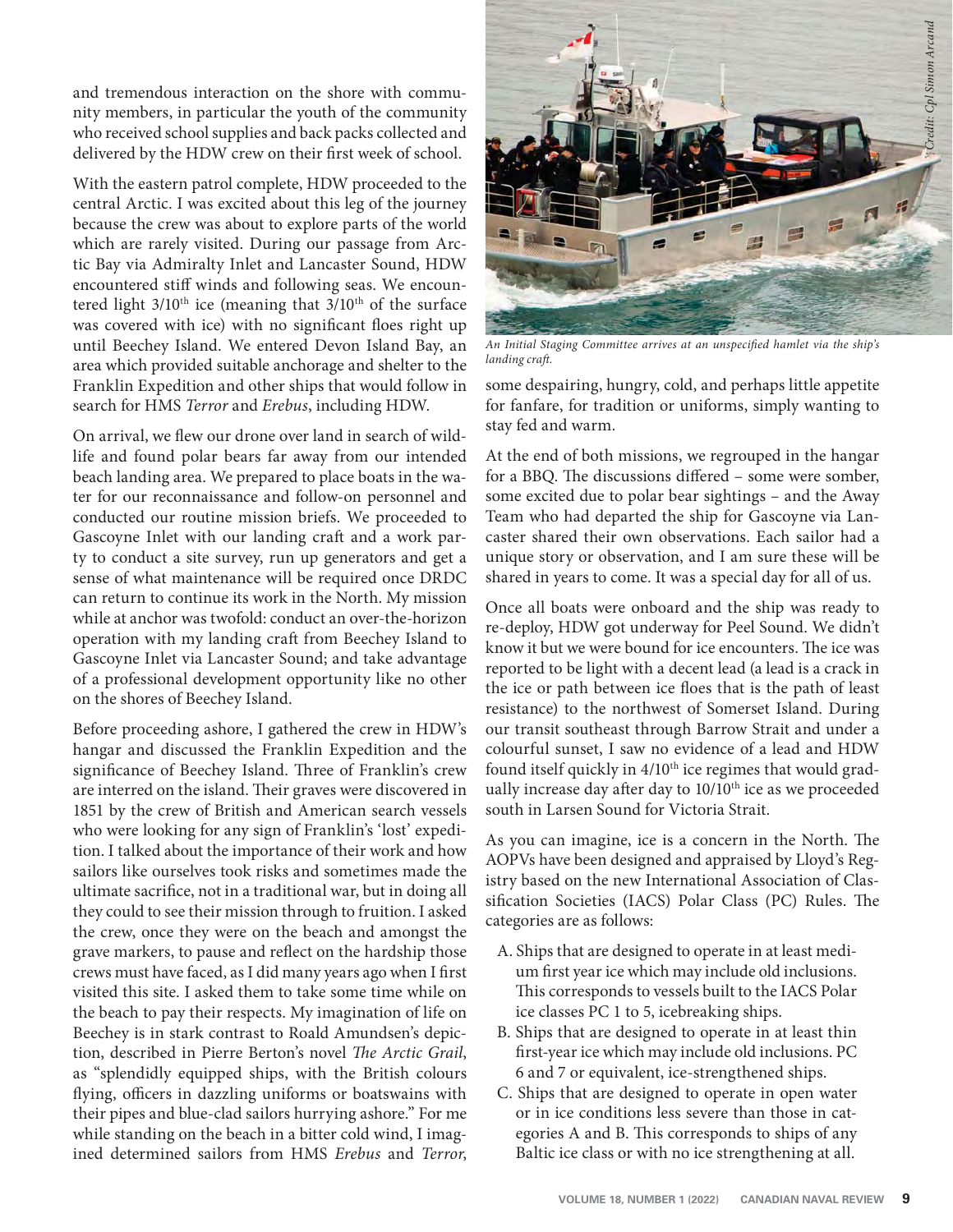The AOPVs have been classified as PC 4. They have icebreaking capabilities such as icebreaker stem, icestrengthened propellers, ice knives and the hull itself is an icebreaking form. These features, together with the propulsion plant, are what enable the ship to conduct icebreaking.

Ice in the Canadian Arctic is a mixture of first-year and multi-year ice. Multi-year ice is extremely dense, dangerous even for icebreaking ships proceeding too fast. During the summer thaw multi-year ice breaks away and mixes in with first-year ice. When the winter begins, that multi-year freezes in with first-year ice resulting in old inclusions which present challenges in the next navigable season. Depending on the summer melt, much of the Canadian Arctic can remain inaccessible for that navigable season.

The *Harry DeWolf-class is able to operate during the whole* of the navigable season, which means that 2021 marked the first time this has been possible since HMCS *Labra*dor operated in Canada's northern waterways. I am often asked "in what thickness of ice can an AOPV operate?" Thickness is of course a concern, however temperature and wind build up ice ridges and ice pressure is created between floes which contributes to the risk index assessments equally.<sup>5</sup> Without focusing on the science of sea-ice composition, ice ridging and pressure regions, a ship can be hampered in an ice regime and extremely cold temperatures and inconsistent density, pressure and thickness.

To get back to HDW's travels, the ship took Franklin's route west of King William Island, where ice tends to be extensive. The RCN could not operate in ice before the AOPVs – their introduction has made it possible to operate in 10/10th ice (100% ice). We proved this ability during cold weather Arctic trials in February/March 2021. Shiphandling in 10/10<sup>th</sup> ice is a force-enabling function. Now this passage will be a matter of routine operation during *Op Nanook*. The ship encountered old ice from McClure Strait and M'Clintock Channel clogging Larsen Sound



*The crew of HMCS Harry DeWolf explores Beechey Island.* 

and Victoria Strait. Civilian shipping required escort by CCG ships and HDW routinely encountered and communicated with the CCG in the central and western Arctic.

Once out of Victoria Strait, it was clear sailing through Queen Maud Gulf to Cambridge Bay, where the ship was to conduct its first major Arctic provisioning operation, and a planned fuel stop in Kugluktuk. Cambridge Bay is a beautiful open bay in which to anchor, protected by the environments and home to the Canadian High Arctic Research Station (CHARS). CHARS lies almost due south of Resolute Bay and shares similar infrastructure such as a long runway, warehousing, federal facilities and accommodations that can support crew changes, land task forces and government departments with an Arctic mandate. This visit was hampered by the fact that COVID paperwork had not been received by the hamlet officials so the ship crew was not allowed to engage with the community in the same way we had elsewhere. As an interesting aside, two beluga whales followed the ship into the bay and the people of the hamlet were pleased and thanked us over the radio for the whales.

When we think about the Arctic, we think of rough terrain, sparse vegetation and harsh weather conditions. Few would believe that coral could be found just feet off the



The camp site at Gascoyne Inlet has been used for DRDC's experiments with underwater sensors.